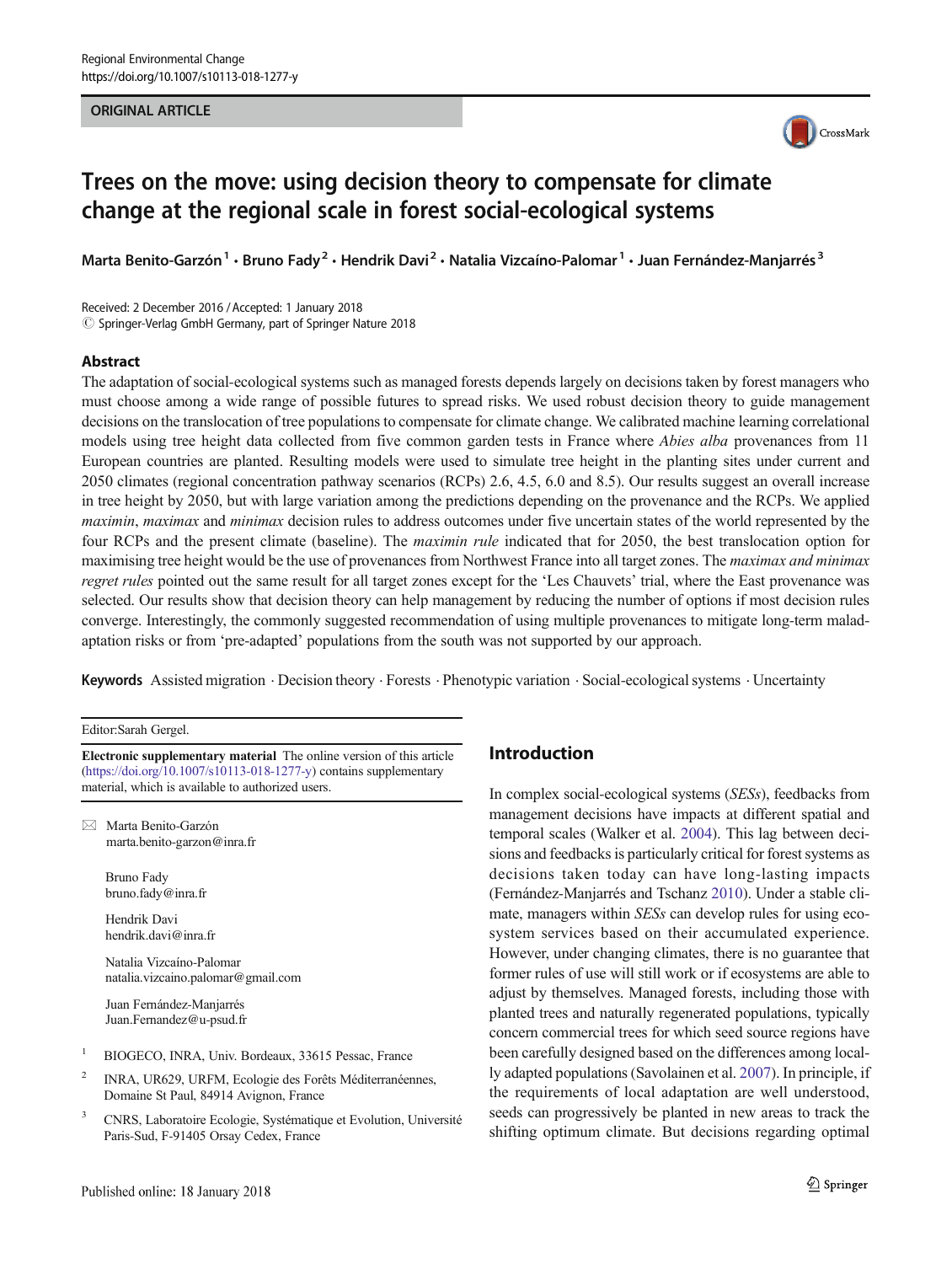seeds may be more complicated than just following shifting climates as the genetic adaptive variation is not distributed evenly across tree populations. Selecting local or exotic seed sources to compensate for climate change is a typical case of decision-making in SES that can have positive or negative impacts. In fact, without human intervention, the ability of some species to survive in changing climates is heavily reliant on their specific capacity to adapt locally to new climates (Aitken et al. [2008;](#page-8-0) Valladares et al. [2014](#page-10-0)), which remains largely unknown for long-lived species like trees. Under such rapid external perturbations, the integrity of forests systems clearly depends on the decisions taken by the social component of the SES.

Rules for translocating trees under stable climates have been developed based on precise knowledge of local adaptation of different populations. These levels of local adaptation to climate have been studied using spatial models that incorporate the variation of phenotypic traits measured in provenance tests (i.e. common gardens, defined as transplant experiments for testing the effect of environment and genetics on tree populations in the case of commercial tree species) established in different environments (Mátyás [1994](#page-9-0); Savolainen et al. [2007\)](#page-10-0). These models incorporate the effects of climatic transfer distances by reciprocally quantifying the performance of populations in the climate where the seeds were collected and where the trees were planted (Leites et al. [2012\)](#page-9-0). Despite having different common drawbacks, such as the lack of common gardens outside the species ranges to test the ecophysiological limits of the species, this approach has empirically shown that some populations are already more suited than others to expected future climates, providing clear applications for guiding management decisions (Benito Garzón et al. [2011;](#page-8-0) Oney et al. [2013](#page-9-0); Rehfeldt et al. [2014a](#page-9-0); Valladares et al. [2014;](#page-10-0) O'Neill et al. [2014](#page-9-0)).

Models based on provenance tests can help us in the design of adaptation programmes to climate change by translocating populations within and beyond their natural distribution (Isaac-Renton et al. [2014;](#page-9-0) Benito-Garzón and Fernandez-Manjarrés [2015](#page-8-0); Prasad et al. [2016\)](#page-9-0). However, the ecological knowledge generated by these models needs to be integrated in more formal decision frameworks to fully understand the risks of all the possible options related with climate change uncertainty (Polasky et al. [2011](#page-9-0)), as for example those related to maladaptation of a translocated population to an unexpected climate extreme (Pedlar et al. [2012;](#page-9-0) Benito-Garzón et al. [2013b](#page-8-0)). Currently, various examples of decision frameworks that incorporate the economic value associated with forests exist (Hildebrandt and Knoke [2011](#page-9-0); Yousefpour et al. [2012\)](#page-10-0), but translocation of tree populations has not yet been integrated into any decision framework. The multiple combinations resulting from different climate change models and different population sources make it very difficult to choose arbitrarily one solution over the other, so techniques to reduce the number of choices are urgently needed. One option is to use 'robust decision theory' that develops decision rules allowing to choose one action among all the possibilities under uncertainty (Regan et al. [2005\)](#page-9-0). In decision-making, uncertainty is represented by the likely 'states of the world' (i.e. different scenarios of climate change including current climates), and the combinations of the actions that can be taken under these states of the world constitute the outcome or utility representing the net benefits of choosing one action from a set of alternative actions (Polasky et al. [2011](#page-9-0)).

For testing the utility of the robust decision approach, one would ideally need population samples from a species in which adaptive genetic variation is already known to be large and in which climate change effects are already apparent. In Europe, mortality and decline have increased during the last decades in populations of temperate tree species at the southernmost limit of their ranges (Allen et al. [2010;](#page-8-0) Carnicer et al. [2011](#page-9-0); Benito-Garzón et al. [2013c](#page-8-0)). It is probable that rear-edge, southern European populations contain rare adaptive genetic combinations of local and range-wide interest for adaptation under climate change (Fady et al. [2016a\)](#page-9-0). One species that embodies all of these characteristics is the European silver fir Abies alba (Mill.), a mountain conifer tree with ecological and economic importance in central and southern Europe (Roschanski et al. [2016\)](#page-9-0). A. alba ranges from the Pyrenees at its south-westernmost location, where there is evidence of the existence of refugia during the Last Glacial Maximum (Liepelt et al. [2009](#page-9-0)), to Central Poland in scattered populations. The species presents high mortality in the Pyrenees linked to climate warming (Linares and Camarero [2011](#page-9-0)), and in Southern Alps due to the succession of droughts associated to bark beetle attacks (Cailleret et al. [2014](#page-8-0); Durand-Gillmann et al. [2014](#page-9-0)), whereas in the core of its distribution in central Europe, there is an increase in its growth, which could also be explained by climate change bringing warmer and more humid summers in certain areas (Büntgen et al. [2014](#page-8-0)).

Here, we propose to incorporate robust decision theory to guide the translocation of populations under climate change as an example of decision-making in a SES. The ultimate goal is to generate weighted outcomes in an attempt to guide stakeholders and decision-makers to minimise the risk of moving populations within their species range. We present an example based on a network of 29 Abies alba provenances derived from across the species range in Europe and planted in five common gardens in France. Tree height was analysed as a function of climatic distance between the sources and the experimental sites obtained by the random forest algorithm (Breiman [2001\)](#page-8-0) and projected onto current and future climate scenarios. The five experimental sites were selected as target zones for applying the decision framework. Tree height models were run for all of the representative concentration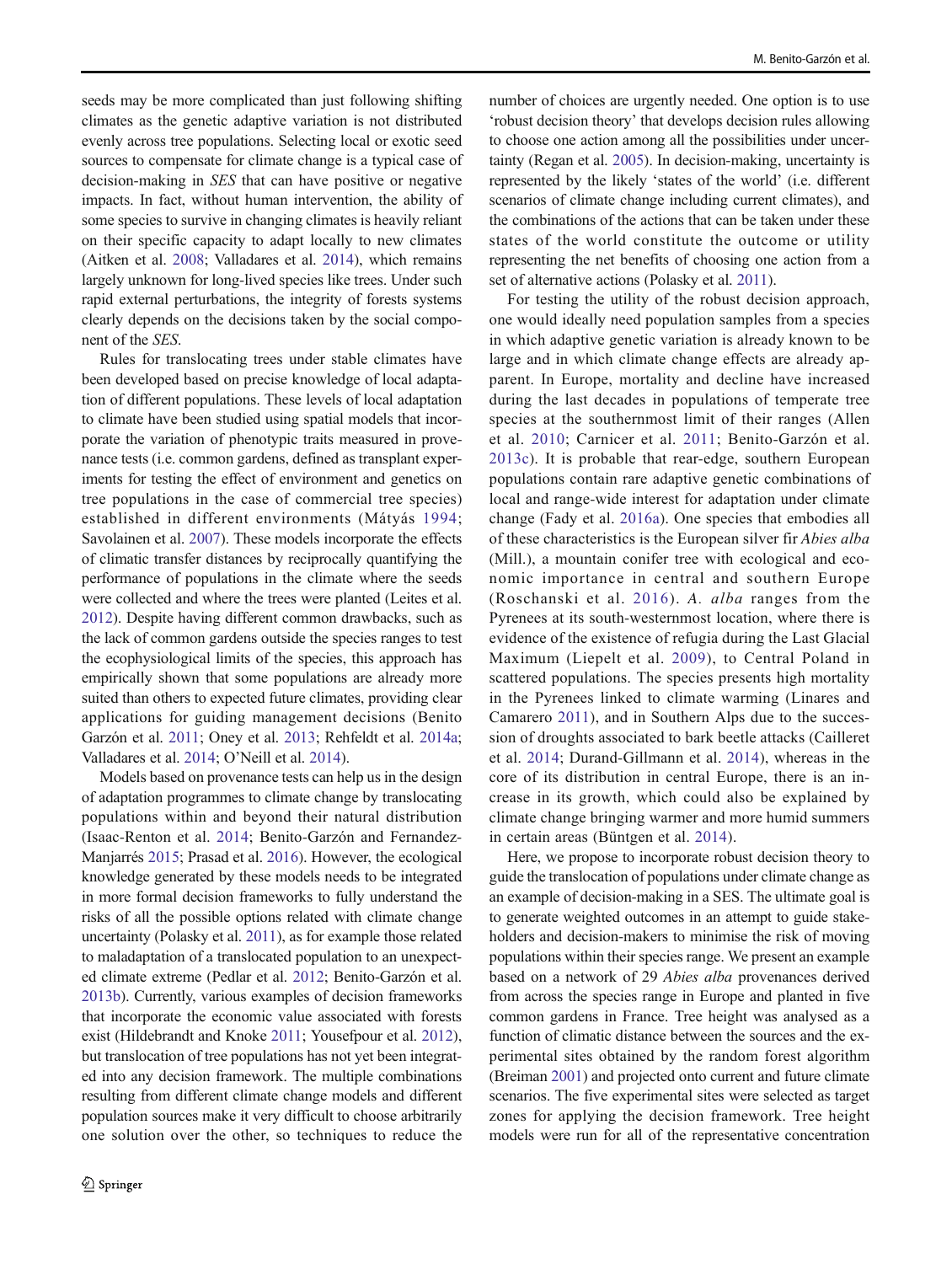pathways described by the IPCC (AR5) for the year 2050 using the average of 10 global circulation models.

# Material and methods

# Climate scenarios

Current and future climate scenarios were downloaded from WorldClim at a resolution of 30 s (Hijmans et al. [2005](#page-9-0)), which is approximately 1 km, a good resolution for spatial prediction at the national level. Current climate data in this dataset was estimated by averaging climate data for the period 1960–2000. Future scenarios were built by averaging 10 global circulation models: IPCC AR5 (BCC-CSM1-1, CCSM4, GISS-E2-R, HadGEM2- AO, IPSL-CM5A-LR, MIROC5, MIROC-ESM-CHEM, MIROC-ESM, MRI-CGCM3 and NorESM1-M) for four representative concentration pathways (regional concentration pathway scenarios (RCPs) 2.6, 4.5, 6.0 and 8.5), which predict an average increase of global mean surface temperature between 0.1 and 2 °C in France by 2050 (IPCC [2014\)](#page-9-0).

From the 21 climatic variables initially tested, only nine were used in the models because they retained the highest proportion of the variance explained in preliminary runs: mean annual temperature (MAT), maximum temperature of the warmest month (MTWM), minimum temperature of the coldest month (MTCM), annual precipitation (AP), temperature seasonality (TS) defined as the variation of the annual temperature in relation with the monthly temperature average, annual range of temperature (ART; MTWM−MTCM) and precipitation seasonality (PS) defined as the variation in monthly precipitation over the total annual precipitation (variation coefficient). Two long-term indices of climate extremes for maximum temperature (DTMAX) and minimum temperature (DTMIN) were calculated as the differences between the maximum and minimum temperatures, respectively, recorded between 1901 and 2005 by the Climatic Research Unit [\(http://](http://www.cru.uea.ac.uk/data) [www.cru.uea.ac.uk/data\)](http://www.cru.uea.ac.uk/data) and the mean temperature for the selected period (the present and the four RCPs for 2050). In addition, climate transfer distances (TD) were calculated for all of the climatic variables as the difference for the given climatic variable between the planting sites and the locations of provenance origin (seed sources) and added to the model as another source of climate variation.

## Provenance test design

One of the major limitations with existing provenance tests is that most of them have been designed to test for local adaptation within the range of the species. Because the levels of local adaptation are unknown, researchers look

for as many populations as possible coming from as many different places from the natural species distribution. In practice, from all the provenances tested, only a subset may show enough phenotypic and genetic divergence useful for the management question in mind. In our case, as we focused on translocations under climate change scenarios, we needed to identify first those that stick out as having clear local adaptation to a given climate. For other purposes, not finding differences between populations is actually a good thing as different provenances can be easily exchanged for one another.

Hence, we first tested for differences among provenances from the complete network available that comprises tree height measured at five trial sites located across France (Supplementary Table S1), where 29 provenances from 11 European countries (France, Switzerland, Czech Republic, Denmark, Slovakia, Italy, Austria, Poland, Bulgaria, Bosnia Herzegovina and Germany) were tested (Supplementary Table S2). Non-parametric one-way Kruskal-Wallis analysis of the variance showed significant provenance effect on tree height in four out of the five planting sites (Supplementary Table S3). Post hoc Mann-Whitney-Wilcoxon tests indicated that differences among provenances within planting sites were due only to a few provenances (Supplementary Table S3). Among them, we selected those with French origin planted in at least two planting sites: 'Fanges', 'St. Evroult' and 'La Joux' for modelling purposes. We dubbed them regarding their geographical location as 'South', 'Northwest' and 'East' provenances, respectively. Conveniently, for a southern-northern simulation of translocations, these provenances represent the range limits of the species in Europe, at its southernmost and north-westernmost limits and in the core of the distribution of the species, namely, its eastern limit in France. We used trial locations as target zones for predicting tree height to avoid geographical extrapolation to far regions that have not been considered when training the model (Fig. [1](#page-3-0)).

## Tree height measures

We used individual tree height data because it can be considered a surrogate for growth potential and overall fitness when provenance tests are planted in optimal climatic conditions (Rehfeldt et al. [2014b\)](#page-9-0). To maximise the number of trees used in the analyses, we chose height measured at 9 years old (H9) as the trait of interest as it had been measured in all sites (tree height measures used in this analysis are available at Aalba.xls (Electronic Supplementary Material 5)). All of the analyses were performed with the standardised tree height ranging between 0 and 1 (with 1 representing the height of the tallest tree in the planting site). For simplicity, hereafter, the term 'tree height' is equivalent to standardised tree height.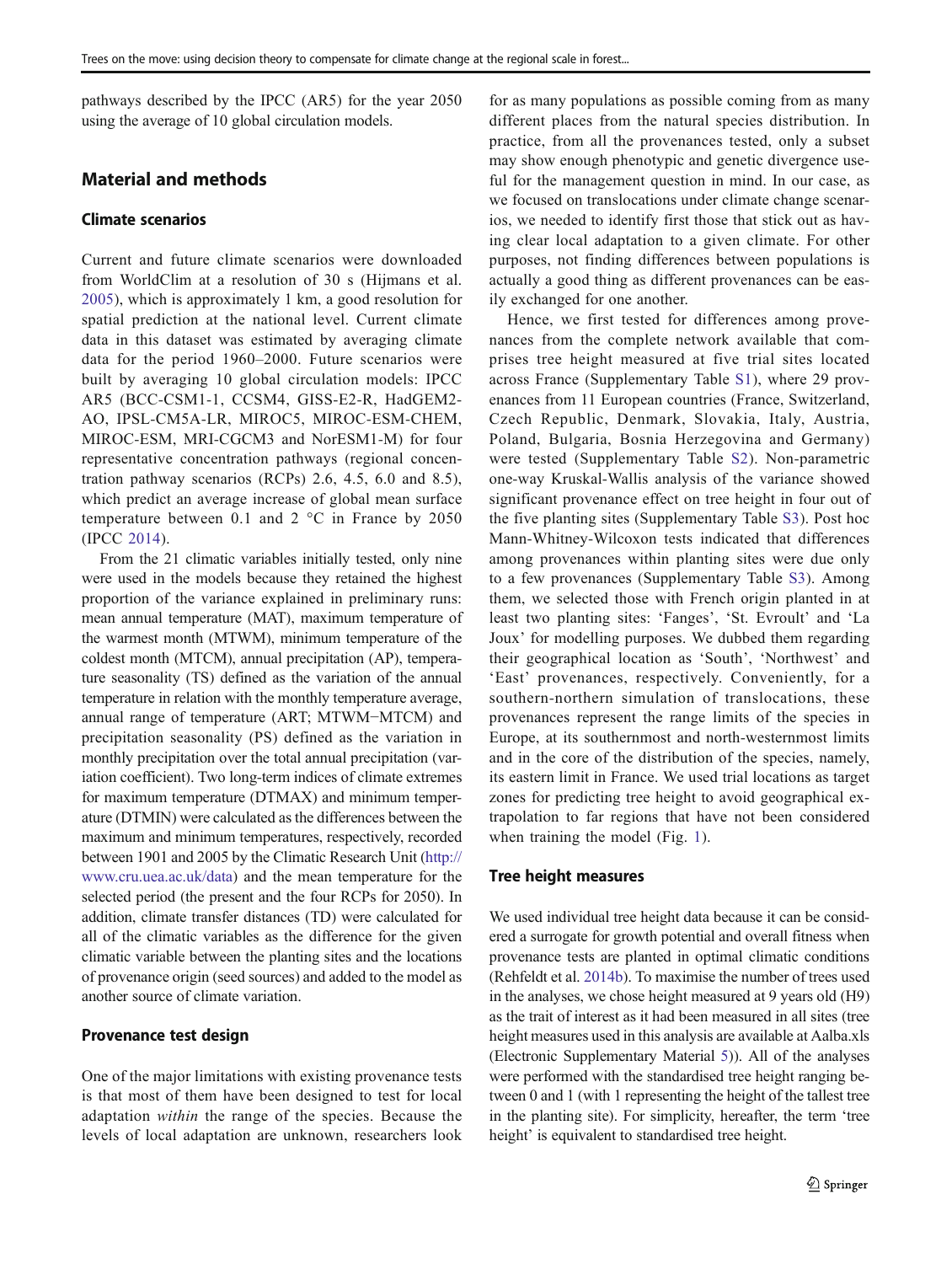<span id="page-3-0"></span>

Fig. 1 Location of the planting sites (black circles) and the provenances tested (grey circles) for Abies alba in France. The three provenances outlined with black were used in the analysis to assess the effect of tree height as focal provenances for their region (South, Northwest and East regions of provenances). Planting sites (also used as target planting zones) are represented by black circles. At the scale of the map, two pairs of planting sites overlap even though they are physically separated

## Modelling set-up

Only the three provenances showing significant differences among them in tree height were used for modelling. We ran tree height models for the present and 2050 climates for each of the three selected French provenances and predict into the trial sites. Finally, we included phenotypic variation in tree

height (the difference between 2050 and the present by target region), in a decision framework that accounts for future climatic uncertainty defined by the RCP scenarios and the present climate as baseline. Next, we explain in detail each of the steps (Fig. 2).

## Non-parametric random forest regression of tree height in France

Non-parametric, machine learning correlational models of individual tree height for each of the three provenances selected were calibrated as a function of the transfer climatic distance estimated for the nine climatic variables previously selected. The models were calibrated under current climatic conditions and then projected into future scenarios (Fig. 2). The transfer climatic distance is defined as the difference of a given climatic variable between the planting sites and the origin of the provenance. It represents a space for time transformation for studying climate change effects on tree performance, because the climate at the seed source can differ from the climate at the planting site (Leites et al. [2012](#page-9-0)).

We built 15 (3 provenances  $\times$  5 states of the world) provenance models using the random forest algorithm (Breiman [2001](#page-8-0); R library random forests (Liaw and Wiener [2002](#page-9-0))) to predict the response of tree height to climate change per provenance. Each model was run



PROVENANCE CHOICE

Fig. 2 Flow diagram depicting the main steps for decision-making under uncertainty for selecting the preferable translocation option. Climatic transfer distances between the origin of the provenances and the planting sites where the trees are growing are used to train a non-parametric model of tree height. Then, spatial predictions are performed for each of the

target zones (in this case, the same locations where the planting sites were established). These predictions by target zones are compiled in a decision matrix that allows us to apply standard decision rules to select preferable options for translocation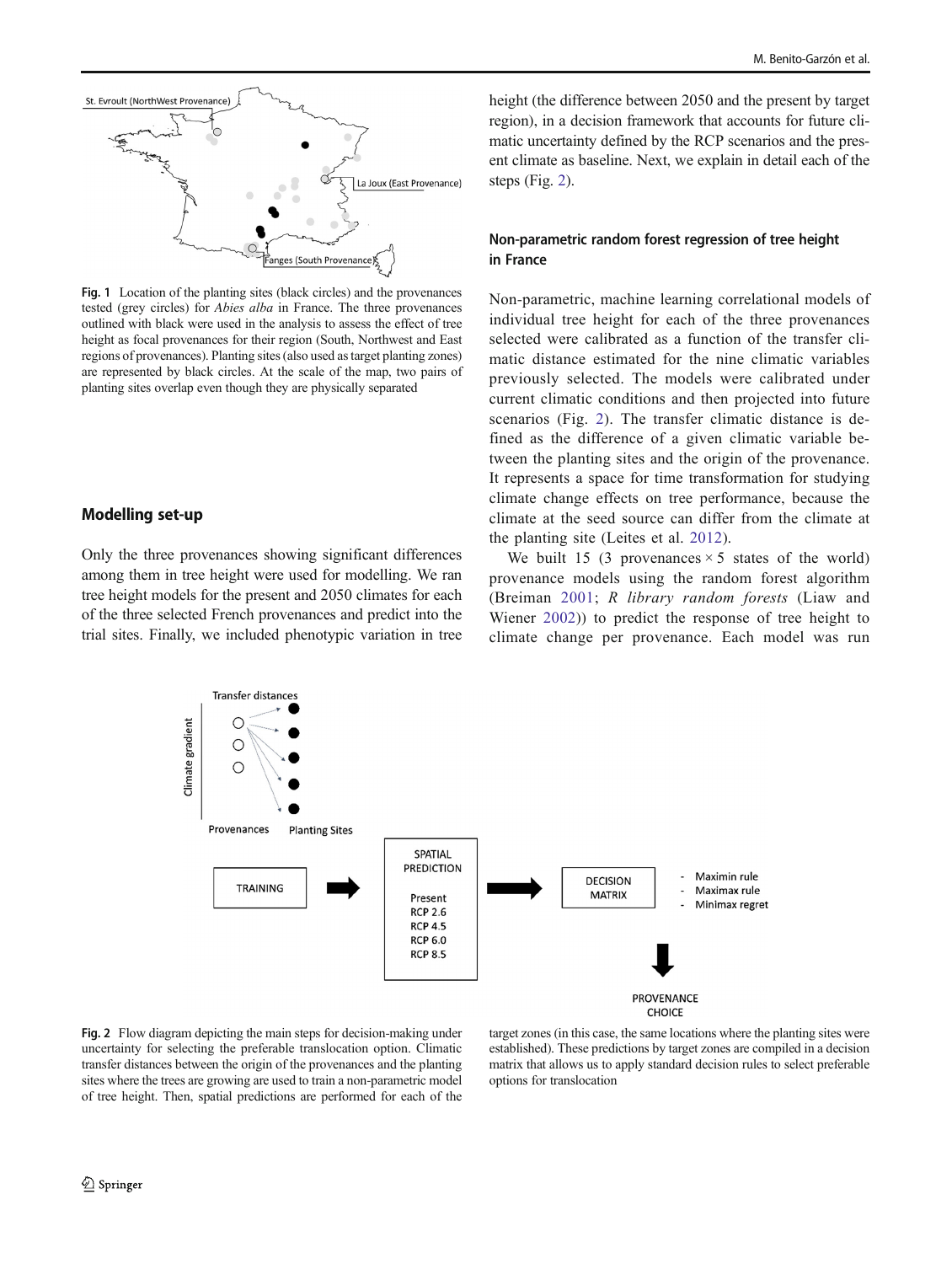<span id="page-4-0"></span>100 times to increase the robustness of the model. An average of the prediction coming from the three models by provenances was used as a proxy of the performance of all provenances together.

The initial dataset was divided into calibration (2/3 of the total) and validation datasets  $(1/3)$  to allow the models to be independently evaluated. The random forest is a non-parametric technique that achieves regression by randomly building multiple individual regression trees (Breiman [2001\)](#page-8-0). The algorithm contains three main steps. First, n groups of regression trees are included in the bootstrapping process using the original data  $(n \text{ was})$ set to 500). Second, one regression tree is grown for each group, randomly selecting the number of variables at each node. The mean squared error 'out of the bag'  $(MSE<sub>OOB</sub>)$  is calculated for each tree with the remaining data of each subgroup  $(0.0)$ :

$$
MSE_{OOB} = n^{-1} \sum_{1}^{n} ((y_i - (y_i)^{OOB})^2)
$$

where  $y_i^{\text{OOB}}$  is the mean of the  $_{\text{OOB}}$  predictors. Finally, all of the trees are grown without 'pruning', and the final prediction results are produced by averaging all of the trees. The likelihood of the model is estimated using the proportion of the variance explained by the model and the capacity for generalisation using the  $R^2$ coefficient calculated as the correlation between the test data and the values estimated using the formula derived in the training step. The percentage of the variance explained by the model was estimated using the following equation:

$$
\% \text{Variance explained} = 1 - \frac{\text{MSE}}{\text{Variance (response)}}
$$

where MSE is the mean squared error as calculated in the training of the algorithm and Variance (response) is the original observations.

Predictions of tree height per provenance for the current and future climatic conditions were then performed for the geographical location of the five trials where the trees have been planted.

#### Robust decision-making matrix design

We classified our results in a decision matrix that allows us to apply robust decision theory to our results to guide the selection of optimal decisions under uncertainty. In robust decision theory, uncertainty is characterized by multiple equally probable views of the future where no probabilistic distribution can be attributed (Regan et al. [2005](#page-9-0)), as in our case the RCPs. RCPs can be achieved through different combinations of economic, technological, demographic, policy and institutional futures, i.e. they are not associated with unique socioeconomic or emissions scenarios which make difficult the attribution of a probabilistic distribution to each of them (Moss et al. [2010;](#page-9-0) van Vuuren et al. [2011\)](#page-10-0). The decision matrix combines the outcomes of tree height prediction per provenance and target zones defined as the trials where the trees are currently planted to avoid geographical and climatic extrapolation of the model predictions. We classify the outcomes of our modelling analyses in the three main parts of a decision matrix: the states of the world, the action to be taken under each state of the world and the expected outcome (utility) for each combination of state of the world and action (Table 1). Our states of the world are represented by the equally probable climate scenarios for the future (year 2050; RCPs 2.6, 4.5, 6.0 and 8.5) and a baseline climate scenario (current climates), and our actions are defined by each of the provenances proposed for planting purposes under climate change. The outcomes are represented by the tree height averaged for each provenance in each scenario as predicted by the models. The same structure of the decision matrix was repeated independently for each of the five target zones (TZs) corresponding to the current planting sites for which we wanted to estimate the best planting option.

The goal of placing the results in a decision matrix is to choose the action that maximises the expected utility under the different states of the world. This selection can be performed by establishing decision rules. For the sake of simplicity, we chose the most typical decision rules (Peterson [2009](#page-9-0); Polasky et al. [2011](#page-9-0)) as an example of how decision-making can be implemented in decisions taken at the regional scale, like for forests: maximin, maximax and minimax regret. Based on Table 1, the decision rules are defined as follows:

Maximin decision rule The best alternative action is the one that maximises the minimum outcome obtained for each action:  $a_1 \ge a_2$  if and only if  $\min(a_1) \ge \min(a_2)$ .

Table 1 Simple decision matrix table representing two states of the world  $(s_1, s_2)$ , and two possible actions to be taken  $(a_1, a_2)$  with the outcomes or utilities  $(a_1s_1, a_1s_2, a_2s_1, a_2s_2)$  that are a combination of the states of the world and the actions

|                | S <sub>1</sub> | $s_2$    |
|----------------|----------------|----------|
| $a_1$          | $a_1s_1$       | $a_1s_2$ |
| a <sub>2</sub> | $a_2s_1$       | $a_2s_2$ |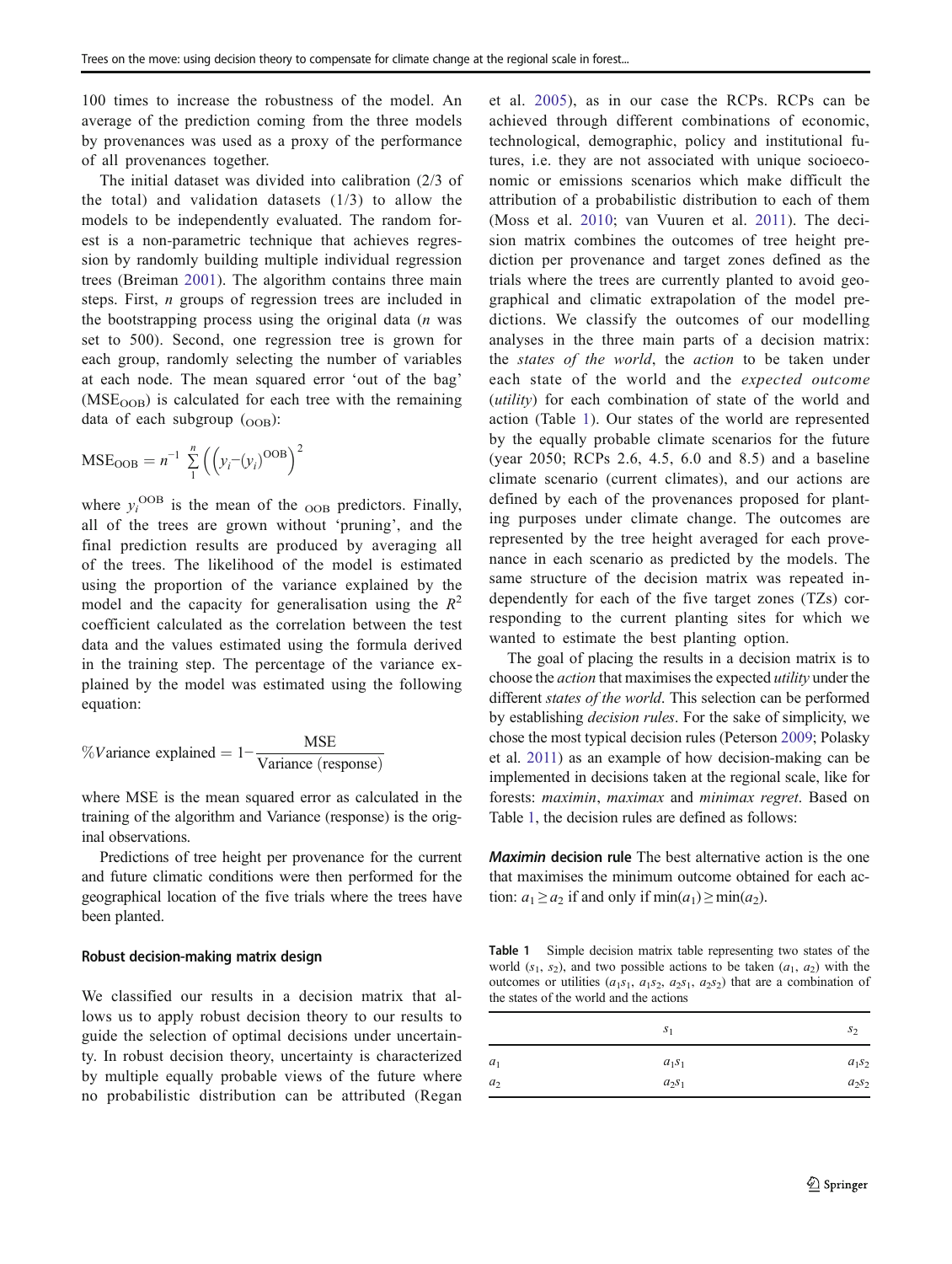Maximax decision rule The best alternative action is the one that maximises the maximum outcome obtained for each action:  $a_1 \ge a_2$  if and only if max $(a_1) \ge \max(a_2)$ .

Minimax regret decision rule The best alternative action is the one that minimises the maximum loss with alternative decisions:  $a_1 > a_2$  if and only if max  $\{[(a_1,s_1) - \max(s_1)], [(a_1,s_2)$ max(s<sub>2</sub>)]} > max {[(a<sub>2</sub>,s<sub>1</sub>) – max(s<sub>1</sub>)],[(a<sub>2</sub>,s<sub>2</sub>) – max(s<sub>2</sub>)]}.

where  $a_i$  are the possible values representing the different actions to be taken (i.e. provenance choice for a given target zone—TZ),  $s_i$  describes the states of the world (RCP scenarios and baseline climate) and the combination of  $a_i,s_i$  is the utilities or outcomes (differences in tree height between 2050 and the present conditions estimated for each provenance model) in which the decision rules rely for taking decisions.

# Results

### Prediction of tree height

Tree height models per provenance show medium–high goodness of fit, with percentage of the variance explained between 18.38 and 36.05 without considering the block design of the provenance trials and between 28.02 and 64.23 when considering it (Table [2\)](#page-6-0). Note, however, that spatial predictions are only based on climate data because the block design of the experimental layouts cannot be incorporated in the predictions. The model calibrated with the East provenance shows the highest proportion of the variance explained (36.05%), and the model calibrated with the South provenance the lowest (18.38%).

#### Making decisions under uncertainty

The decision matrix summarises the modelling results of tree height prediction per provenance for the baseline climate scenario and in the four RCPs for 2050 (Table [3](#page-6-0) and Supplementary Table S4 for the estimation of the maximum regret) for the three actions and five target zones.

We applied the decision rules developed in the framework of the decision theory under uncertainty (Table [1\)](#page-4-0) to the outputs of our predictive models of mean tree height for the present and future conditions (Table [3\)](#page-6-0). The decision rules are considered independently for each target zone. For example, the maximin decision rule for the 'Les Chauvets' target zone suggests that the preferable action will be the one that has the maximum minimum value, which in this case is to translocate seed sources from the 'Northwest' provenance (minimum values of 0.672 relative tree height for all RCPs). In contrast, the maximax rule always suggested the option of

translocation from the East provenance whatever target zone was selected.

The *minimax regret rule* involves choosing the action that minimises the highest regret. The regret is calculated as the missed opportunity through having made the wrong decision in each of the states of the world (Supplementary Table S4). In our example, this rule indicates that it would be best for the 'Northwest' provenance to be translocated into all the tested target zones.

# **Discussion**

The main objective of formal decision rules is to reduce the number of options upon which an informed decision can be made. Here, we found that robust decision theory provided a consensus solution and that there was convergence among the three decision rules applied. The most preferable decision pointed out that in a limited geographical space, northern provenances can provide a good option to increase tree height in the coming years. Our scenarios do not show the expected outcomes for the future where tree population is showing lower heights than under current conditions. On the contrary, we showed here that for certain cases, climate change would likely increase tree height. In those cases, robust decision theory can be used to take advantage of climate change for increasing productivity for a shorter horizon where climate change is still considered to be moderate (2050 vs. 2100 for all RCPs).

Our approach can be applied to any tree species for which phenotypic data measured on several common gardens from several provenance tests exist. However, one of the main limitations is the lack of climatic analogues in the future, which would bias the height predictions for future climates and hence influence the decision matrix. We recommend therefore to keep this approach only for predictions at the short term (2050), where the climate is likely to be more similar to the current one than in the long-term predictions (2100).

# Making decisions under uncertainty

The goal of decision-making under uncertainty is to select the action that maximises the utility using decision rules that do not depend on probabilities, because one state of the world is no more likely than any other. This is the case with the future IPCC scenarios, in which no probability can be assigned to any given scenario, and thus all of them should be considered equally likely (Moss et al. [2010;](#page-9-0) van Vuuren et al. [2011](#page-10-0)). The choice of a decision rule necessarily determines the final decision, and this choice is highly dependent on the trust that stakeholders have in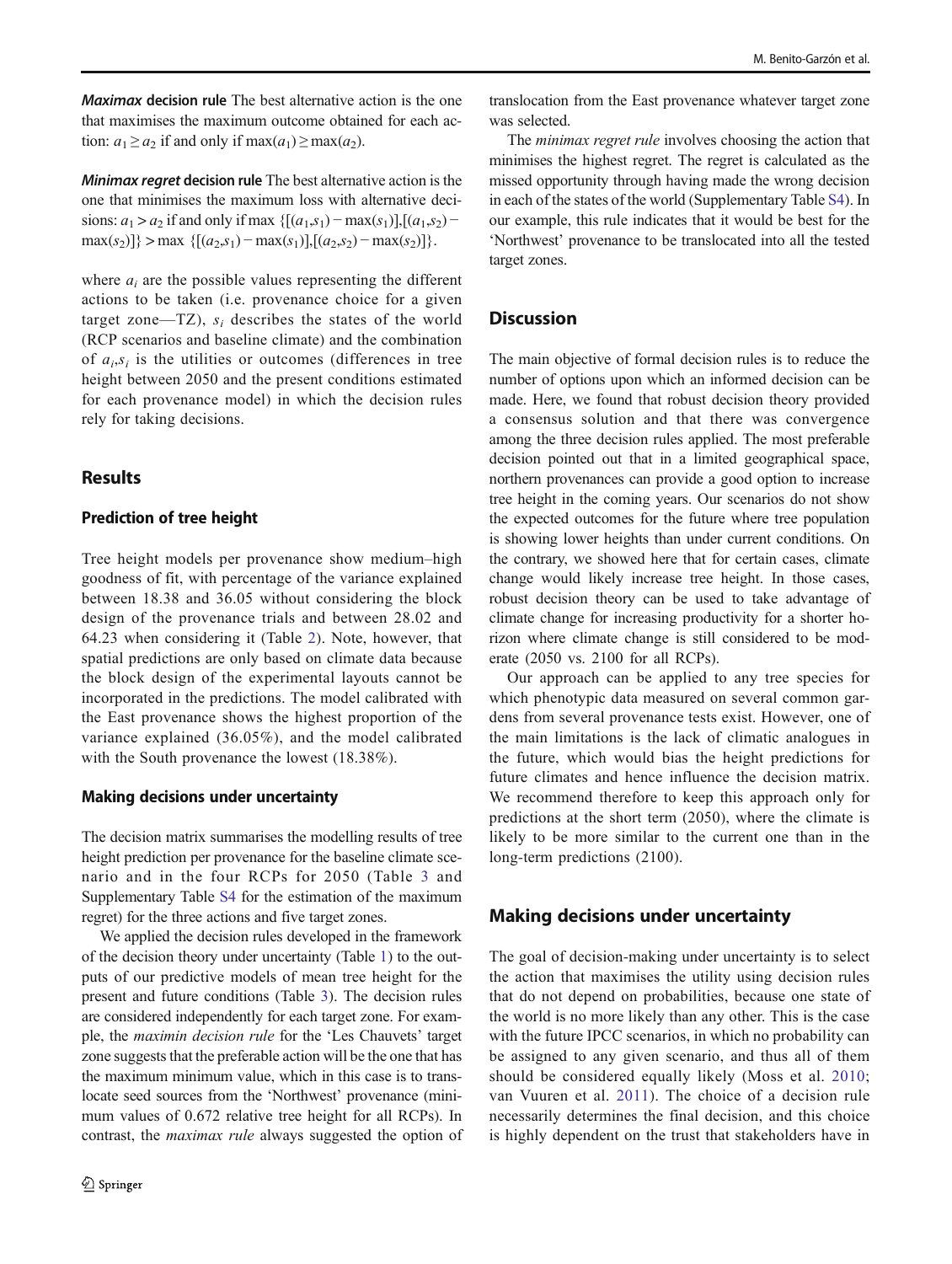<span id="page-6-0"></span>Table 2 Likelihood (percentage of the variance explained, PVE) and generalisation power ( $R^2$  coefficient, R) of the models calibrated by provenances with the random forest algorithm including the block effect per site of the provenance trials (block structure + climate) and including only climate (climate). Results are shown as the mean and standard deviation after 100 runs. The results of calibrating the models with a combination of all three provenances are also shown (all 3 prov.)

| Origin of the provenance | Block structure + climate |      |                  |      | Climate    |      |                  |      |  |
|--------------------------|---------------------------|------|------------------|------|------------|------|------------------|------|--|
|                          | <b>PVE</b>                |      | $\boldsymbol{R}$ |      | <b>PVE</b> |      | $\boldsymbol{R}$ |      |  |
|                          | Mean                      | sd   | Mean             | sd   | Mean       | sd   | Mean             | sd   |  |
| South                    | 38.02                     | 0.03 | 0.65             | 0.04 | 18.38      | 0.03 | 0.41             | 0.07 |  |
| Northwest                | 40.27                     | 0.03 | 0.66             | 0.04 | 19.19      | 0.04 | 0.40             | 0.07 |  |
| East                     | 64.23                     | 0.02 | 0.81             | 0.02 | 36.05      | 0.03 | 0.58             | 0.04 |  |
| All                      | 51.55                     | 0.01 | 0.75             | 0.02 | 26.58      | 0.02 | 0.51             | 0.03 |  |

their data and in their ability to deal with wrong decisions. In our case, we selected three straightforward criteria based on tree height to illustrate the possibilities of population translocations under climate change to maximise tree productivity, which can be easily discussed between researchers and forest managers as they represent extremes of optimistic versus pessimistic scenarios.

The *maximin* rule constrains the choice of actions by focusing on the minimum risk that can be afforded. In the case of translocation of populations, it provides a minimum threshold that a given population needs to reach to be translocated. Therefore, this rule avoids selecting the smallest growing provenance, without limiting for the maximum growth potential. In our example, the maximin rule prioritises the plantation

Table 3 Decision matrix used to address the choice of seed sources under uncertainty. The states of world are represented by the current climate (business-as-usual scenario) and the four representative concentration pathways from the IPCC. Results of mean tree height

predictions were calibrated by provenance region (Provenance) and show average prediction for each target zone (planting sites). Emerging decisions derived from the three decision rules: maximin, maximax and minimax regret

| Target zone<br>(planting site)     | Provenance Present | conditions<br>Mean $\pm$ sd | 2050 RCP<br>2.6<br>$Mean \pm sd$ | 2050 RCP<br>4.5<br>Mean $\pm$ sd | 2050 RCP<br>6.0<br>Mean $\pm$ sd | 2050 RCP<br>8.5<br>Mean $\pm$ sd |   | Maximin Maximax | Minimax<br>regret |
|------------------------------------|--------------------|-----------------------------|----------------------------------|----------------------------------|----------------------------------|----------------------------------|---|-----------------|-------------------|
| Les Chauvets                       | South              | 0.614                       | 0.601                            | 0.601                            | 0.575                            | 0.601                            |   |                 |                   |
|                                    | Northwest          | 0.715                       | 0.672                            | 0.672                            | 0.672                            | 0.672                            | X |                 |                   |
|                                    | East               | 0.729                       | 0.665                            | 0.664                            | 0.667                            | 0.664                            |   | X               | X                 |
|                                    | All                | 0.686                       | 0.646                            | 0.645                            | 0.638                            | 0.645                            |   |                 |                   |
| FD Du Bois Génard                  | South              | 0.542                       | 0.601                            | 0.601                            | 0.575                            | 0.601                            |   |                 |                   |
|                                    | Northwest          | 0.658                       | 0.672                            | 0.672                            | 0.672                            | 0.672                            | X | X               | X                 |
|                                    | East               | 0.611                       | 0.664                            | 0.664                            | 0.666                            | 0.664                            |   |                 |                   |
|                                    | All                | 0.603                       | 0.645                            | 0.645                            | 0.638                            | 0.645                            |   |                 |                   |
| Les Boulaines La<br><b>Brugère</b> | South              | 0.614                       | 0.601                            | 0.601                            | 0.575                            | 0.601                            |   |                 |                   |
|                                    | Northwest          | 0.715                       | 0.672                            | 0.672                            | 0.672                            | 0.672                            | X | X               | X                 |
|                                    | East               | 0.644                       | 0.665                            | 0.664                            | 0.667                            | 0.664                            |   |                 |                   |
|                                    | All                | 0.658                       | 0.646                            | 0.645                            | 0.638                            | 0.645                            |   |                 |                   |
| Somail Chinchidou                  | South              | 0.429                       | 0.565                            | 0.601                            | 0.575                            | 0.601                            |   |                 |                   |
|                                    | Northwest          | 0.567                       | 0.672                            | 0.672                            | 0.672                            | 0.672                            | X | X               | X                 |
|                                    | East               | 0.523                       | 0.665                            | 0.665                            | 0.667                            | 0.665                            |   |                 |                   |
|                                    | All                | 0.506                       | 0.634                            | 0.646                            | 0.638                            | 0.646                            |   |                 |                   |
| Somail Sagassols                   | South              | 0.429                       | 0.565                            | 0.601                            | 0.575                            | 0.601                            |   |                 |                   |
|                                    | Northwest          | 0.567                       | 0.672                            | 0.672                            | 0.672                            | 0.672                            | X | X               | X                 |
|                                    | East               | 0.523                       | 0.655                            | 0.665                            | 0.667                            | 0.665                            |   |                 |                   |
|                                    | All                | 0.506                       | 0.634                            | 0.646                            | 0.638                            | 0.646                            |   |                 |                   |

<sup>1</sup> The intermediate regret table for calculating the *minimax regret* is shown in Supplementary Material (Supplementary Table S4)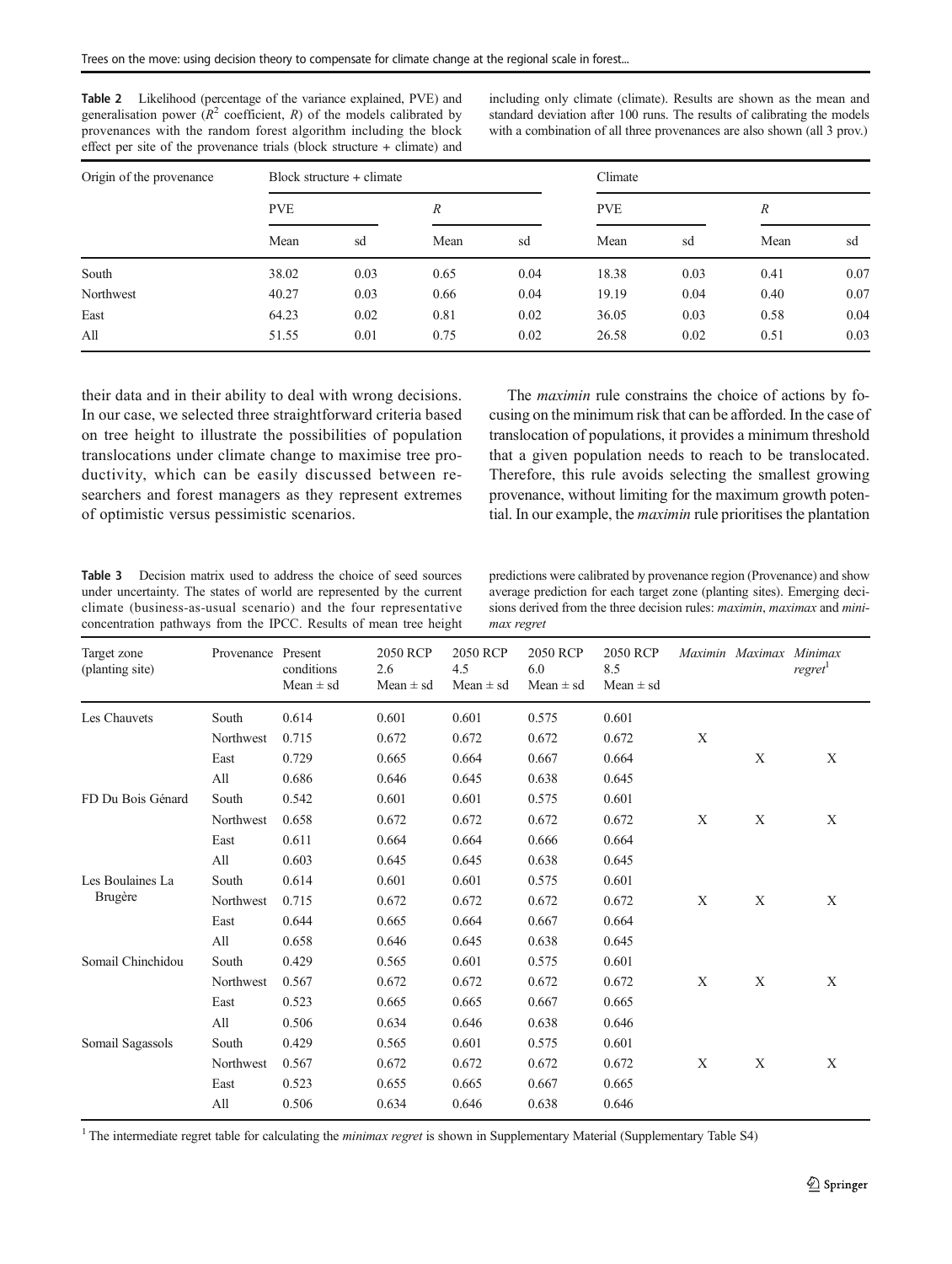of trees from the Northwest provenance whatever trial was selected as target zone.

On the other hand, the maximax rule has been criticised for being too optimistic because the outcome of one action is accepted only based on the maximum utility that it can generate (Peterson [2009](#page-9-0)). It has thus been considered a high-risk strategy, which would only be adopted by a decision-maker who is overly optimistic. In the example shown in this study, the maximax rule indicates that planting trees from the Northwest provenance is the preferable option to increase tree height in 2050 for the five studied cases except for the 'Les Chauvets' trial. This particular case is not a risky strategy because it was confirmed by the minimax and minimax regret rules as the preferable option. From the perspective of decision theory, the maximax rule does not provide a good option for making decisions because the risks of the worst case scenario are not taken into account for selecting the best action and using admixtures of provenances could be a good compromise to avoid an overly optimistic approach that might result in unwanted surprises.

The *minimax regret rule* chooses the action that minimises the maximum loss likely to occur (= regret) within the alternative actions. It is a good compromise between the maximin and maximax rules, and it was used in one of the few studies applying decision theory in the field of conservation biology to identify which species should be protected (Prato [2005](#page-9-0)). In our example, this rule indicates always the same output for each target zone: the preferable option would be to plant trees coming from the Northwest target zone, a result that was also obtained with the maximax rule and for the maximin rule for all the target zones except one ('Les Chauvets').

The intuitive solution of mixing as many populations as possible to increase the range of diversity available was not an outstanding option under any of the decision rules. However, we would expect that adding more provenances across the species ranges could change this result. Planting an admixture of trees from several provenances for the future has already been discussed in the framework of assisted gene flow to increase the genetic variability and therefore the range of possibilities to promote the future adaptation of trees (Sgrò et al. [2011](#page-10-0); Havens et al. [2015](#page-9-0)) keeping in mind that more than one generation is needed to see a fitness increase in the populations.

Surprisingly, none of the decision rules proposed the intuitive solution of translocating from the south to northern locations in any of the target zones. This can be explained by the fact that southern populations present generally lower height potential than northern ones (our example is supporting this hypothesis, showing that the Northwest provenance was almost always the preferable option) and it is in line with the potential downsides of planting trees from southern provenances because of the risks of extreme frost events in these southern populations as have already occurred for some

translocations (Benito-Garzón et al. [2013a](#page-8-0); Benito-Garzón et al. [2013b;](#page-8-0) Martín-Alcón et al. [2016;](#page-9-0) Bucharova et al. [2016;](#page-8-0) Montwé et al. [2016\)](#page-9-0). For instance, populations from the south of the range of Pinus contorta in North America and four perennial plants in Germany did not perform better than the local populations under extreme heat events (Bucharova et al. [2016;](#page-8-0) Montwé et al. [2016](#page-9-0)). Likewise, Pinus pinaster populations from southern Europe planted in northern locations suffered from high mortality after a frost event, whereas the mortality was lower for the local provenances (Benito-Garzón et al. [2013a](#page-8-0)). Other Mediterranean trees such as Quercus coccifera, Q. ilex, Q. faginea and Q. pubescens showed similar sensitivity to extreme cold events in recent translocations (Martín-Alcón et al. [2016\)](#page-9-0). These examples show that moving populations from the south to the north is more complex than what is intuitively thought and it was not detected as a good choice by our decision framework based on the decision rules, probably because climate change brings non-analog climates that are probably too differentiated in north-south gradients and less differentiated between colder and warmer areas at similar latitudes (Benito-Garzón et al. [2014](#page-8-0)). There is a need for more experimental tests into warmer and dryer conditions as well as translocating not only up the mountains and up north for testing frost and cold resistance but from similar latitudes (i.e. a horizontal translocation) if populations exist.

# Decision-making and socio-ecosystem trajectories

Our analysis shows that decisions within social-ecosystem (e.g. managed forest systems) can vary markedly even if rational rules of decision-making are incorporated into the decision-making process. First of all, for this case and with the available data, translocating trees from the South to the North does not appear to be a robust solution, at least for the early life stages of forest trees that we analysed. The translocation of populations from northern locations was supported in almost all the cases suggesting that the northern populations present generally higher height potential than the southern ones. We cannot answer with our data if this paradoxical result stems from having samples of populations coming from the core and the rear edge of the distribution of Abies alba or from the current RCP climate change models that project very dissimilar climates.

The common recommendation of planting trees from an admixture of provenances to increase forest growth potential, and thus also social-ecological resilience, is not supported in the case of Abies alba in France. We do not know whether this would be the case for other combinations of species, provenances and target sites, but even if that were the case, sufficient land is required if spreading risks with several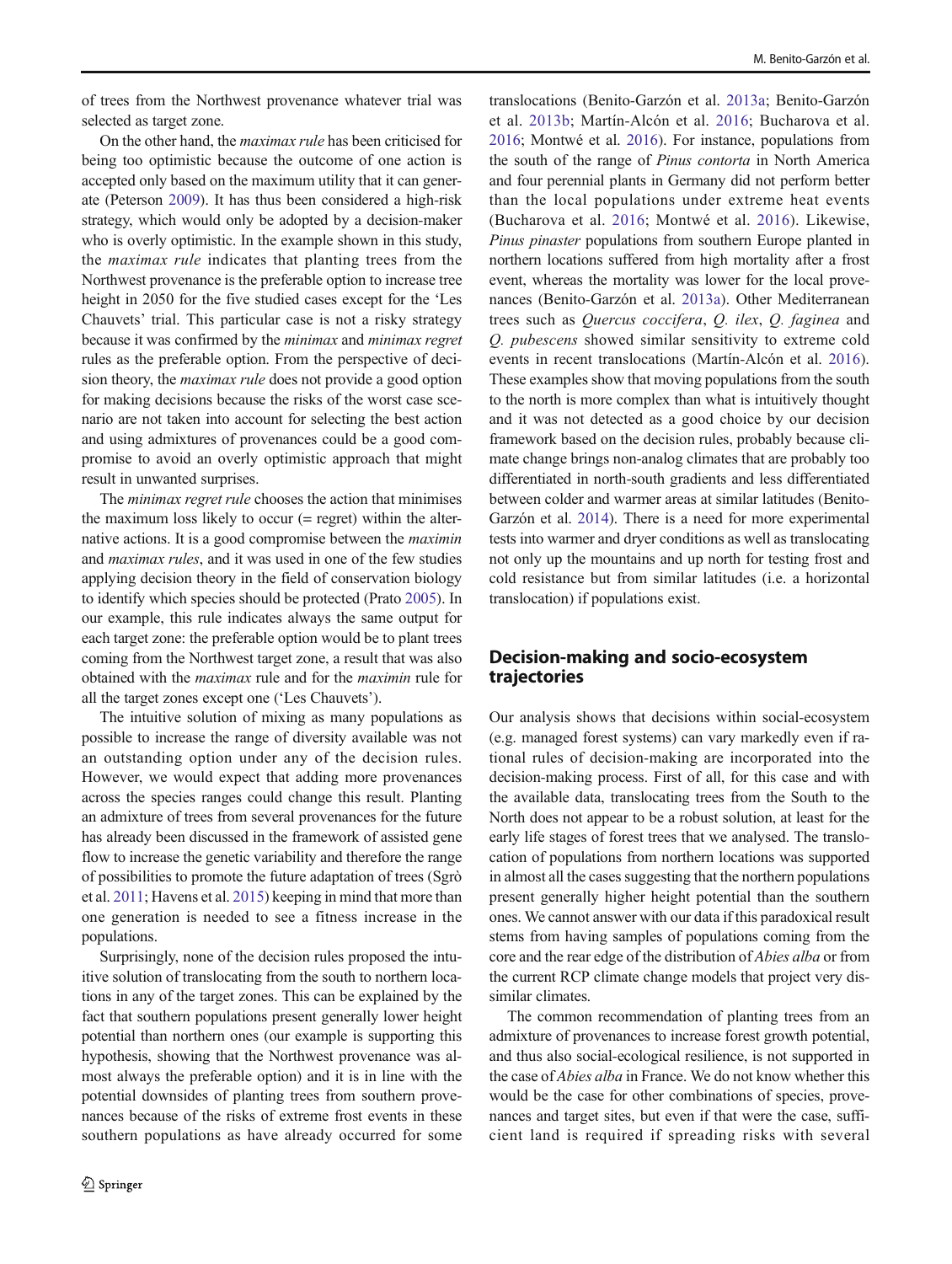<span id="page-8-0"></span>provenances increasing operational costs. Planting at higher density than usual also needs to be considered when genetic diversity is part of the decision-making (see Lefèvre et al. [\(2014\)](#page-9-0) and Fady et al. [\(2016b\)](#page-9-0)), or if there is very little knowledge about the system. Extreme experiments of mixing populations that can show results in few years' time may be complementary approach to formal decision-making that requires in-depth knowledge of the system.

Our approach shows a strong convergence among the options considered, suggesting that northern provenances, even if contra intuitively, would have higher tree potential than populations coming from southern origin. However, we did not consider the survival rates in our approach which could probably turn our results in other direction. Moreover, we could not test here one of the most difficult decisions for forest managers to make, to favour translocated populations over local ones if needed (Whittet et al. [2016\)](#page-10-0). We acknowledge that mixing populations from different provenances but always maintaining the local provenance seems a sensitive and sound strategy for the climate expected for 2050, but this option was not detected by our approach probably because of the low number of provenances included in the analysis.

Social, cultural and psychological dimensions all make part of real-life decision-making, and it would be unlikely that local provenances would be discarded in afforestation programmes because in almost all countries, if not everywhere, local provenances are automatically considered to be the 'best' adapted to local conditions (Havens et al. [2015](#page-9-0); Fady et al. [2016b](#page-9-0)). Even if the message of planting from Northwest provenances is clear from our decision table, it is very probable that different forest managers would read the decision table in a different way. Forest management adaptation to climate change includes 'no change management' in contrast with 'trend-adaptive management' (Fitzgerald and Lindner [2013\)](#page-9-0). A manager reading our results with the first management option in mind would outweigh the business-asusual results (keep local provenances) before considering any other option because in this case, forest managers would prefer to make decisions about things they know well. On the other hand, foresters following 'trend-adaptive management' would prefer to make decisions based on the best choices defined by a decision framework as the one we presented here, consisting of 'assisted gene flow' by planting provenances from the Northwest that show a higher tree growth potential, at least in the trials considered but we are pretty sure they would also consider to leave some plots with local provenances for the sake of having an alternative plan if models happen to be wrong.

In any case, we see that following the procedures outlined here, the number of options for making educated guess can be effectively reduced bearing in mind that there will always be the need to experiment to adapt adequately to changing conditions.

Acknowledgements We are indebted to Denis Vauthier and Franck Rei, INRA UEFM Avignon, and Fabrice Bonne and Thierry Paul, INRA UEFL Nancy, for data collection in provenance tests.

Funding information This study was funded by the French National Science Agency (AMTools project: "Ecological and Legal Tools for the Assisted Migration of Forests in France^), by the Réseau Mixte Tecnologique AFORCE Project "Quelles ressources génétiques au sein du genre Abies pour faire face aux changements climatiques?" and by the "Investments for the future" Programme IdEx Bordeaux, reference ANR-10-IDEX-03-02.

## References

- Aitken SN, Yeaman S, Holliday JA, Wang T, Curtis-McLane S (2008) Adaptation, migration or extirpation: climate change outcomes for tree populations. Evol Appl 1:95–111. [https://doi.org/10.1111/j.](https://doi.org/10.1111/j.1752-4571.2007.00013.x) [1752-4571.2007.00013.x](https://doi.org/10.1111/j.1752-4571.2007.00013.x)
- Allen CD, Macalady AK, Chenchouni H, Bachelet D, McDowell N, Vennetier M, Kitzberger T, Rigling A, Breshears DD, Hogg EH (2010) A global overview of drought and heat-induced tree mortality reveals emerging climate change risks for forests. For Ecol Manag 259(4):660–684. [https://doi.org/10.1016/j.](https://doi.org/10.1016/j.foreco.2009.09.001) [foreco.2009.09.001](https://doi.org/10.1016/j.foreco.2009.09.001)
- Benito Garzón M, Alía R, Robson TM, Zavala MA (2011) Intra-specific variability and plasticity influence potential tree species distributions under climate change. Glob Ecol Biogeogr 20(5):766–778. [https://](https://doi.org/10.1111/j.1466-8238.2010.00646.x) [doi.org/10.1111/j.1466-8238.2010.00646.x](https://doi.org/10.1111/j.1466-8238.2010.00646.x)
- Benito-Garzón M, Fernandez-Manjarrés JF (2015) Testing scenarios for assisted migration of forest trees in Europe. New For 46(5–6):979– 994. <https://doi.org/10.1007/s11056-015-9481-9>
- Benito-Garzón M, Ha-Duong M, Frascaria-Lacoste N, Fernandez-Manjarrés J (2013a) Habitat restoration and climate change: dealing with climate variability, incomplete data and management decisions with tree translocations. Restor Ecol 21(5):530–536. [https://doi.org/](https://doi.org/10.1111/rec.12032) [10.1111/rec.12032](https://doi.org/10.1111/rec.12032)
- Benito-Garzón M, Ha-Duong M, Frascaria-Lacoste N, Fernandez-Manjarrés JF (2013b) Extreme climate variability should be considered in forestry-assisted migration. Bioscience 63(5):17. [https://doi.](https://doi.org/10.1525/bio.2013.63.5.20) [org/10.1525/bio.2013.63.5.20](https://doi.org/10.1525/bio.2013.63.5.20)
- Benito-Garzón M, Ruiz-Benito P, Zavala MA (2013c) Inter-specific differences in tree growth and mortality responses to environmental drivers determine potential species distribution limits in Iberian forests. Glob Ecol Biogeogr 22(10):1141–1151. [https://doi.org/10.](https://doi.org/10.1111/geb.12075) [1111/geb.12075](https://doi.org/10.1111/geb.12075)
- Benito-Garzón M, Leadley PW, Fernandez-Manjarrés JF (2014) Assessing global biome exposure to climate change through the Holocene-Anthropocene transition. Glob Ecol Biogeogr 23(2): 235–244. <https://doi.org/10.1111/geb.12097>
- Breiman L (2001) Random forests. Mach Learn 45(1):5–32. [https://doi.](https://doi.org/10.1111/j.1752-4571.2007.00013.x) [org/10.1023/A:1010933404324](https://doi.org/10.1111/j.1752-4571.2007.00013.x)
- Bucharova A, Durka W, Hermann J-M, Hölzel N, Michalski S, Kollmann J, Bossdorf O (2016) Plants adapted to warmer climate do not outperform regional plants during a natural heat wave. Ecol Evol 6(12): 4160–4165. <https://doi.org/10.1002/ece3.2183>
- Büntgen U, Tegel W, Kaplan JO, Schaub M, Hagedorn F, Bürgi M, Brázdil R, Helle G, Carrer M, Heussner K-U, Hofmann J, Kontic R, Kyncl T, Kyncl J, Camarero JJ, Tinner W, Esper J, Liebhold A (2014) Placing unprecedented recent fir growth in a European-wide and Holocene-long context. Front Ecol Environ 12(2):100–106. <https://doi.org/10.1890/130089>
- Cailleret M, Nourtier M, Amm A, Durand-Gillmann M, Davi H (2014) Drought-induced decline and mortality of silver fir differ among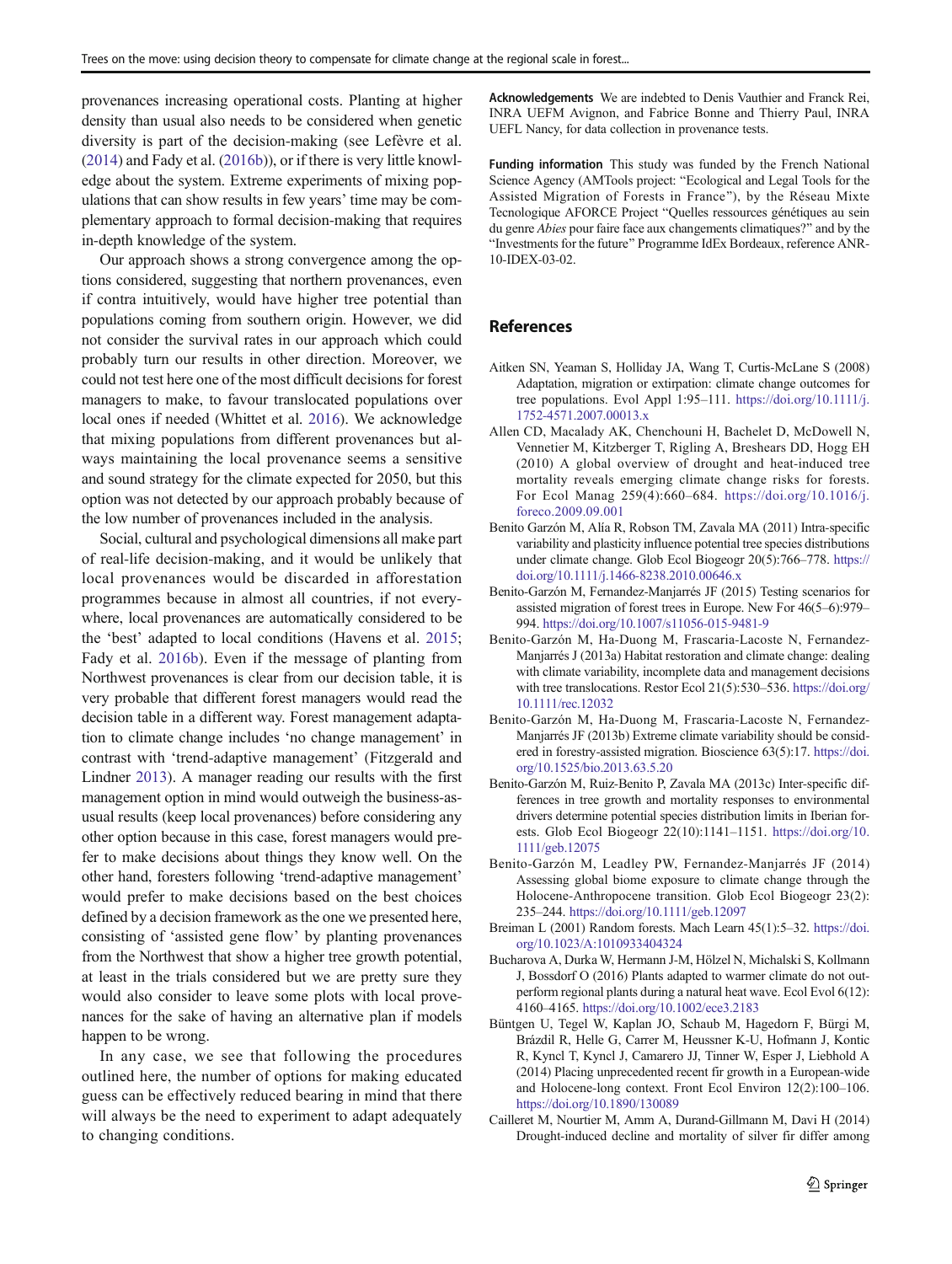<span id="page-9-0"></span>three sites in Southern France. Ann For Sci 71(6):643–657. [https://](https://doi.org/10.1007/s13595-013-0265-0) [doi.org/10.1007/s13595-013-0265-0](https://doi.org/10.1007/s13595-013-0265-0)

- Carnicer J, Coll M, Ninyerola M, Pons X, Sánchez G, Peñuelas J (2011) Widespread crown condition decline, food web disruption, and amplified tree mortality with increased climate change-type drought. Proc Natl Acad Sci U S A 108(4):1474–1478. [https://doi.org/10.](https://doi.org/10.1073/pnas.1010070108) [1073/pnas.1010070108](https://doi.org/10.1073/pnas.1010070108)
- Durand-Gillmann M, Cailleret M, Boivin T, Nageleisen L-M, Davi H (2014) Individual vulnerability factors of Silver fir (Abies alba Mill.) to parasitism by two contrasting biotic agents: mistletoe (Viscum album L. ssp. abietis) and bark beetles (Coleoptera: Curculionidae: Scolytinae) during a decline process. Ann For Sci 71(6):659–673. <https://doi.org/10.1007/s13595-012-0251-y>
- Fady B, Aravanopoulos FA, Alizoti P, Mátyás C, von Wühlisch G, Westergren M, Belletti P, Cvjetkovic B, Ducci F, Huber G, Kelleher CT, Khaldi A, Kharrat MBD, Kraigher H, Kramer K, Mühlethaler U, Peric S, Perry A, Rousi M, Sbay H, Stojnic S, Tijardovic M, Tsvetkov I, Varela MC, Vendramin GG, Zlatanov T (2016a) Evolution-based approach needed for the conservation and silviculture of peripheral forest tree populations. For Ecol Manag 375:66–75. [https://doi.org/10.1016/j.foreco.2016.](https://doi.org/10.1016/j.foreco.2016.05.015) [05.015](https://doi.org/10.1016/j.foreco.2016.05.015)
- Fady B, Cottrell J, Ackzell L, Alía R, Muys B, Prada A, González-Martínez SC (2016b) Forests and global change: what can genetics contribute to the major forest management and policy challenges of the twenty-first century? Reg Environ Chang 16(4):927–939. <https://doi.org/10.1007/s10113-015-0843-9>
- Fernández-Manjarrés JF, Tschanz L (2010) Assisted colonization: protect managed forests. Science 330(6009):1319. [https://doi.org/10.1126/](https://doi.org/10.1126/science.330.6009.1319-a) [science.330.6009.1319-a](https://doi.org/10.1126/science.330.6009.1319-a)
- Fitzgerald J, Lindner M (2013) Adapting to climate change in European forests—results of the MOTIVE project. Pensoft Publiushers, Sofia
- Havens K, Vitt P, Still S, Kramer AT, Fant JB, Schatz K (2015) Seed sourcing for restoration in an era of climate change. Nat Areas J 35(1):122–133. <https://doi.org/10.3375/043.035.0116>
- Hijmans R, Cameron S, Parra J, Jones P, Jarvis A (2005) Very high resolution interpolated climate surfaces for global land areas. Int J Climatol 25(15):1965–1978. <https://doi.org/10.1002/joc.1276>
- Hildebrandt P, Knoke T (2011) Investment decisions under uncertaintya methodological review on forest science studies. For Policy Econ 13(1):1–15. <https://doi.org/10.1016/j.forpol.2010.09.001>
- IPCC (2014) Climate Change 2014 Synthesis Report. Contribution of Working Groups I, II and III to the Fifth Assessment Report of the Intergovernmental Panel on Climate Change [Core writing team, R.K. Pachauri and L.A. Meyer (eds.)]. IPCC, Geneva, Switzerland, 151 pp.
- Isaac-Renton MG, Roberts DR, Hamann A, Spiecker H (2014) Douglasfir plantations in Europe: a retrospective test of assisted migration to address climate change. Glob Chang Biol 20(8):2607–2617. [https://](https://doi.org/10.1111/gcb.12604) [doi.org/10.1111/gcb.12604](https://doi.org/10.1111/gcb.12604)
- Lefèvre F, Boivin T, Bontemps A, Courbet F, Davi H, Durand-Gillmann M, Fady B, Gauzere J, Gidoin C, Karam M-J, Lalagüe H, Oddou-Muratorio S, Pichot C (2014) Considering evolutionary processes in adaptive forestry. Ann For Sci 71(7):723–739. [https://doi.org/10.](https://doi.org/10.1007/s13595-013-0272-1) [1007/s13595-013-0272-1](https://doi.org/10.1007/s13595-013-0272-1)
- Leites LP, Rehfeldt GE, Robinson AP, Crookston NL, Jaquish B (2012) Possibilities and limitations of using historic provenance tests to infer forest species growth responses to climate change. Nat Rersource Model 25(3):409–433. [https://doi.org/10.1111/j.1939-](https://doi.org/10.1111/j.1939-7445.2012.00129.x) [7445.2012.00129.x](https://doi.org/10.1111/j.1939-7445.2012.00129.x)
- Liaw A, Wiener M (2002) Classification and Regression by randomForest. url = [http://CRAN.R-project.org/doc/Rnews/.R](http://cran.r-project.org/doc/Rnews/.R) News 2:18–22
- Liepelt S, Cheddadi R, de Beaulieu J-L, Fady B, Gömöry D, Hussenförfer E, Konnert M, Litt T, Longauer R, Terhürne-Berson R, Ziegenhagen B (2009) Postglacial range expansion and its genetic imprints in

 $\hat{Z}$  Springer

Abies alba (Mill.)—a synthesis from palaeobotanic and genetic data. Rev Palaeobot Palynol 153(1-2):139–149. [https://doi.org/10.1016/j.](https://doi.org/10.1016/j.revpalbo.2008.07.007) [revpalbo.2008.07.007](https://doi.org/10.1016/j.revpalbo.2008.07.007)

- Linares JC, Camarero JJ (2011) Growth patterns and sensitivity to climate predict silver fir decline in the Spanish Pyrenees. Eur J For Res 131(4):1001–1012. <https://doi.org/10.1007/s10342-011-0572-7>
- Martín-Alcón S, Coll L, Ameztegui A (2016) Diversifying sub-Mediterranean pinewoods with oak species in a context of assisted migration: responses to local climate and light environment. Appl Veg Sci 19:n/a–n/a. <https://doi.org/10.1111/avsc.12216>
- Mátyás C (1994) Modeling climate change effects with provenance test data. Tree Physiol 14:707–804
- Montwé D, Isaac-Renton M, Hamann A, Spiecker H (2016) Drought tolerance and growth in populations of a wide-ranging tree species indicate climate change risks for the boreal north. Glob Chang Biol 22(2):806–815. <https://doi.org/10.1111/gcb.13123>
- Moss RH, Edmonds JA, Hibbard KA, Manning MR, Rose SK, van Vuuren DP, Carter TR, Emori S, Kainuma M, Kram T, Meehl GA, Mitchell JFB, Nakicenovic N, Riahi K, Smith SJ, Stouffer RJ, Thomson AM, Weyant JP, Wilbanks TJ (2010) The next generation of scenarios for climate change research and assessment. Nature 463(7282):747–756. <https://doi.org/10.1038/nature08823>
- O'Neill GA, Stoehr M, Jaquish B (2014) Quantifying safe seed transfer distance and impacts of tree breeding on adaptation. For Ecol Manag 328:122–130. <https://doi.org/10.1016/j.foreco.2014.05.039>
- Oney B, Reineking B, O'Neill G, Kreyling J (2013) Intraspecific variation buffers projected climate change impacts on Pinus contorta. Ecol Evol 3(2):437–449. <https://doi.org/10.1002/ece3.426>
- Pedlar JH, McKenney DW, Aubin I, Beardmore T, Beaulieu J, Iverson L, O'Neill GA, Winder S, Ste-Marie C (2012) Placing forestry in the assisted migration debate. Bioscience 62(9):835–842. [https://doi.](https://doi.org/10.1525/bio.2012.62.9.10) [org/10.1525/bio.2012.62.9.10](https://doi.org/10.1525/bio.2012.62.9.10)
- Peterson M (2009) An introduction to decision theory. Cambridge University Press, Cambridge. [https://doi.org/10.1017/](https://doi.org/10.1017/CBO9780511800917) [CBO9780511800917](https://doi.org/10.1017/CBO9780511800917)
- Polasky S, Carpenter SR, Folke C, Keeler B (2011) Decision-making under great uncertainty: environmental management in an era of global change. Trends Ecol Evol 26(8):398–404. [https://doi.org/](https://doi.org/10.1016/j.tree.2011.04.007) [10.1016/j.tree.2011.04.007](https://doi.org/10.1016/j.tree.2011.04.007)
- Prasad AM, Iverson LR, Matthews SN, Peters MP (2016) A multistage decision support framework to guide tree species management under climate change via habitat suitability and colonization models, and a knowledge-based scoring system. Landsc Ecol 31(9):2187–2204. <https://doi.org/10.1007/s10980-016-0369-7>
- Prato T (2005) Accounting for uncertainty in making species protection decisions. Conserv Biol 19:806–814
- Regan HM, Ben-Haim Y, Langford B, Wilson WG, Lundberg P, Andelman SJ, Burgman MA (2005) Robust decision-making under severe uncertainty for conservation management. Ecol Appl 15(4): 1471–1477. <https://doi.org/10.1890/03-5419>
- Rehfeldt GE, Jaquish B, Saenz-Romero C, Joyce DG, Leites LP, ST Clair JB, Lopez-Upton J (2014a) Comparative genetic responses to climate in the varieties of Pinus ponderosa and Pseudotsuga menziesii: reforestation. For Ecol Manag 324:147–157. [https://doi.org/10.](https://doi.org/10.1016/j.foreco.2014.02.040) [1016/j.foreco.2014.02.040](https://doi.org/10.1016/j.foreco.2014.02.040)
- Rehfeldt GE, Leites LP, ST Clair JB, Jaquish B, Saenz-Romero C, Lopez-Upton J, Joyce DG (2014b) Comparative genetic responses to climate in the varieties of Pinus ponderosa and Pseudotsuga menziesee: clines in growth potential. For Ecol Manag 324:138– 146. <https://doi.org/10.1016/j.foreco.2014.02.041>
- Roschanski AM, Csilléry K, Liepelt S, Oddou-Muratorio S, Ziegenhagen B, Huard F, Ullrich KK, Postolache D, Vendramin GG, Fady B (2016) Evidence of divergent selection for drought and cold tolerance at landscape and local scales in Abies alba Mill. in the French Mediterranean Alps. Mol Ecol 25(3):776–794. [https://doi.org/10.](https://doi.org/10.1111/mec.13516) [1111/mec.13516](https://doi.org/10.1111/mec.13516)